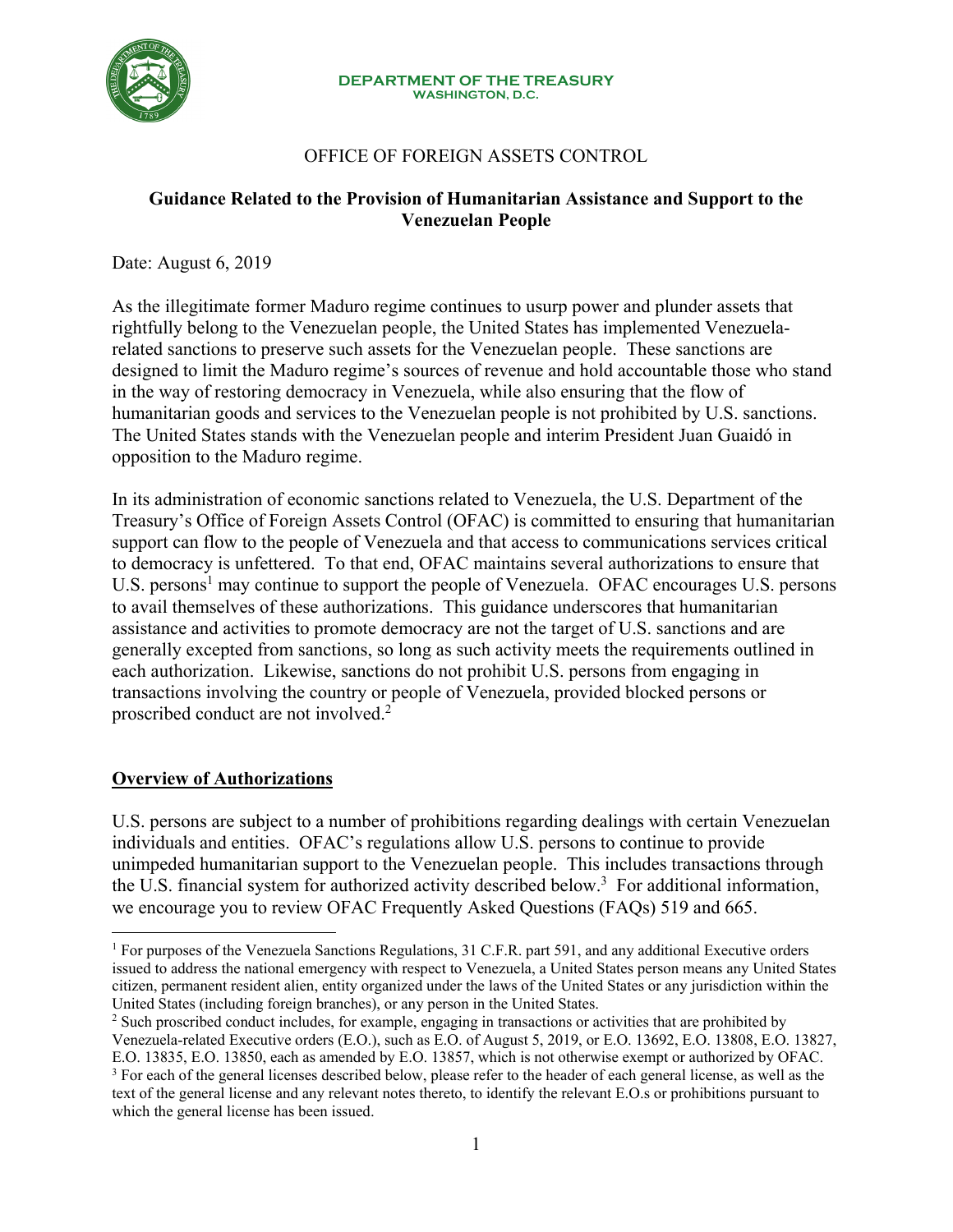

- **Food, agricultural commodities, medicine, medical devices, and humanitarian items**: General License 4C authorizes certain transactions ordinarily incident and necessary to the exportation or reexportation of agricultural commodities, medicine, medical devices, replacement parts and components for medical devices, or software updates for medical devices to Venezuela, or to persons in third countries purchasing specifically for resale to Venezuela. Likewise, Executive Order of August 5, 2019, which blocks the property and interests in property of the Government of Venezuela, does not prohibit transactions involving the Government of Venezuela that relate to the provision of articles such as food, clothing, and medicine intended to be used to relieve human suffering. Those involved in exports or reexports related to these authorizations should also consult the Department of Commerce's Bureau of Industry and Security to ensure eligibility of exportation or reexportation under its authorities.
- **Remittances**: [General License 16B](https://www.treasury.gov/resource-center/sanctions/Programs/Documents/venezuela_gl16a.pdf) authorizes all transactions and activities ordinarily incident and necessary to processing noncommercial, personal remittances involving certain financial institutions. As of August 5, 2019, these financial institutions include Banco de Venezuela, S.A. Banco Universal (Banco de Venezuela), Banco Bicentenario del Pueblo, de la Clase Obrera, Mujer y Comunas, Banco Universal C.A. (Banco Bicentario del Pueblo), Banco del Tesoro, C.A. Banco Universal (Banco del Tesoro), and Banco Central de Venezuela (BCV). In addition, remittances with non-blocked Venezuelan financial institutions are not prohibited.
- **International organizations**: [General License 20A](https://www.treasury.gov/resource-center/sanctions/Programs/Documents/venezuela_gl20.pdf) authorizes official activities of certain international organizations such as the United Nations, including its Programmes and Funds, and its Specialized Agencies and Related Organizations, as well as the International Committee of the Red Cross, among others, to engage in transactions involving BCV, or involving other Government of Venezuela persons to the extent the transactions are subject to U.S. jurisdiction.
- **Telecommunications and mail:** General License 24 authorizes transactions involving the Government of Venezuela incident to the receipt and transmission of telecommunications, as well as transactions of common carriers involving the Government of Venezuela incident to the receipt or transmission of mail and packages between the United States and Venezuela. Those involved in exports or reexports related to this authorization should consult the Department of Commerce's Bureau of Industry and Security to ensure eligibility of exportation or reexportation under its authorities.
- **Internet**: General License 25 authorizes the exportation or reexportation, directly or indirectly, from the United States or by U.S. persons, wherever located, to or involving the Government of Venezuela of services, software, hardware, and technology incident to the exchange of communications over the Internet, such as instant messaging, chat and email, social networking, sharing of photos and movies, web browsing, blogging, web hosting, and domain name registration services. Those involved in exports or reexports related to this authorization should consult the Department of Commerce's Bureau of